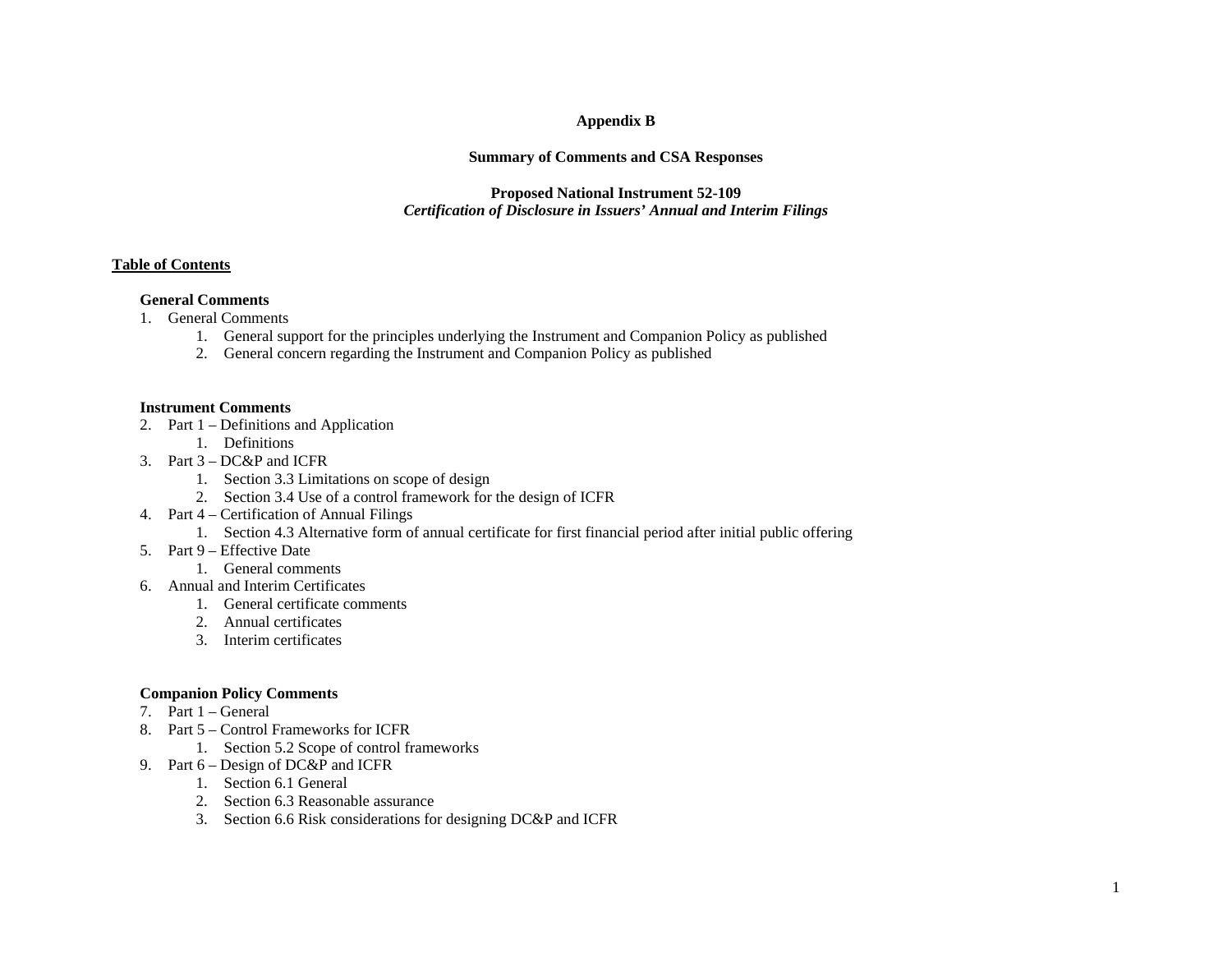- 4. Section 6.11 ICFR design challenges
- 5. Section 6.15 Documenting design
- 10. Part 7 Evaluating Operating Effectiveness of DC&P and ICFR
	- 1. Section 7.5 Use of external auditor or other third party
	- 2. Section 7.8 Walkthroughs
	- 3. Section 7.10 Self-assessments
	- 4. Section 7.11 Timing of evaluation
- 11. Part 8 Use of a Service Organization or Specialist for an Issuer's ICFR
	- 1. Section 8.1 Use of a service organization
	- 2. Section 8.5 Use of a specialist
- 12. Part 9 Material Weakness
	- 1. Section 9.1 Identifying a deficiency in ICFR
	- 2. Section 9.6 Disclosure of a material weakness
	- 3. Section 9.7 Disclosure of remediation plans and actions undertaken
- 13. Part 10 Weakness in DC&P that is Significant
	- 1. Section10.1 Conclusion on effectiveness of DC&P if a weakness exists that is significant
	- 2. Section 10.3 Certification of DC&P if a material weakness in ICFR exists
- 14. Part 11 Reporting Changes in ICFR
	- 1. Section 11.1 Assessing materiality of a change in ICFR
- 15. Part 12 Role of Board of Directors and Audit Committee
	- 1. Section 12.2 Audit committee
- 16. Part 13 Certain Long Term Investments
	- 1. Section 13.3 Design and evaluation of DC&P and ICFR
- 17. Part 14 Business Acquisitions
	- 1. Section 14.1 Access to acquired business
- 18. Part 15 Venture Issuer Basic Certificates
	- 1. General comments
	- 2. Section 15.3 Voluntary disclosure regarding DC&P and ICFR

#### **Legend:**

CICA: Canadian Institute of Chartered Accountants DC&P: disclosure controls and procedures ICFR: internal control over financial reporting IFRS: International Financial Reporting Standards PCAOB: Public Company Accounting Oversight Board SOX: Sarbanes-Oxley Act VIE: variable interest entity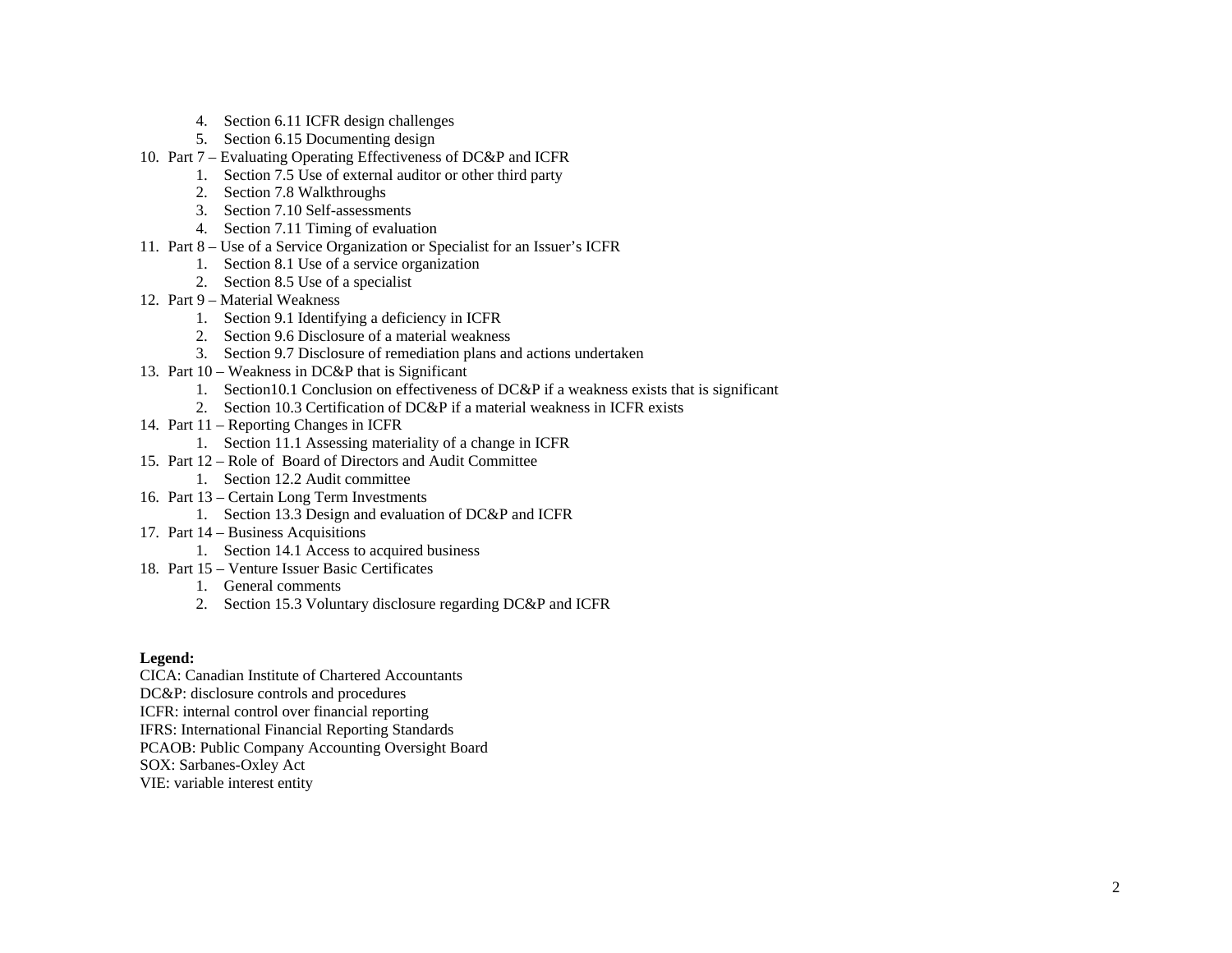| # | <b>Theme</b>                                                                                                     | <b>Comments</b>                                                                                                                                                                                                                                | <b>Responses</b>                                                                                                                                                                                                                                                                                                                                                     |
|---|------------------------------------------------------------------------------------------------------------------|------------------------------------------------------------------------------------------------------------------------------------------------------------------------------------------------------------------------------------------------|----------------------------------------------------------------------------------------------------------------------------------------------------------------------------------------------------------------------------------------------------------------------------------------------------------------------------------------------------------------------|
|   | <b>1. GENERAL COMMENTS</b>                                                                                       |                                                                                                                                                                                                                                                |                                                                                                                                                                                                                                                                                                                                                                      |
|   | General support<br>for the principles<br>underlying the<br>Instrument and<br>Companion<br>Policy as<br>published | Thirteen commenters express their general support for the approach taken.<br>Four commenters express their support for the venture issuer basic certificate.                                                                                   | We thank the commenters for their support.                                                                                                                                                                                                                                                                                                                           |
|   | General concern<br>regarding the<br>Instrument and<br>Companion<br>Policy as<br>published                        | <b>Costs of Compliance</b><br>One commenter believes that costs of compliance outweigh any potential gains.<br>Absence of Attestation Requirement<br>Two commenters do not support the absence of a requirement for an external audit opinion. | We believe that the proposed revisions to National<br>Instrument 52-109 adequately address the concerns raised<br>and the benefits to the marketplace as a whole outweigh the<br>costs.<br>We continue to believe the benefits associated with<br>requiring an issuer to obtain from its auditor an opinion on<br>the effectiveness of ICFR do not exceed the costs. |
|   | <b>INSTRUMENT COMMENTS</b>                                                                                       |                                                                                                                                                                                                                                                |                                                                                                                                                                                                                                                                                                                                                                      |
|   |                                                                                                                  |                                                                                                                                                                                                                                                |                                                                                                                                                                                                                                                                                                                                                                      |
|   |                                                                                                                  | 2. PART 1 - DEFINITIONS AND APPLICATION                                                                                                                                                                                                        |                                                                                                                                                                                                                                                                                                                                                                      |
|   | Definitions                                                                                                      | Weakness in DC&P<br>Two commenters question whether the term material weakness should apply to DC&P in<br>addition to ICFR.                                                                                                                    | We have proposed to adopt the term "material weakness" as<br>defined by the SEC. This definition only relates to ICFR.<br>The identification of weaknesses in DC&P and their<br>relationship to ICFR is addressed in Part 10 of the<br>Companion Policy.                                                                                                             |
|   |                                                                                                                  | Four commenters believe a definition should be provided for a weakness that is significant.<br>One commenter requests clarification as to whether the term "significant" is a lower<br>threshold than "material weakness".                     | Guidance has been added to section 10.1 of the Companion<br>Policy to assist certifying officers in determining the<br>effectiveness of DC&P.                                                                                                                                                                                                                        |
|   |                                                                                                                  | Material Weakness<br>Four commenters express their support for aligning the definition of "material weakness"                                                                                                                                  | We thank the commenters for their support.                                                                                                                                                                                                                                                                                                                           |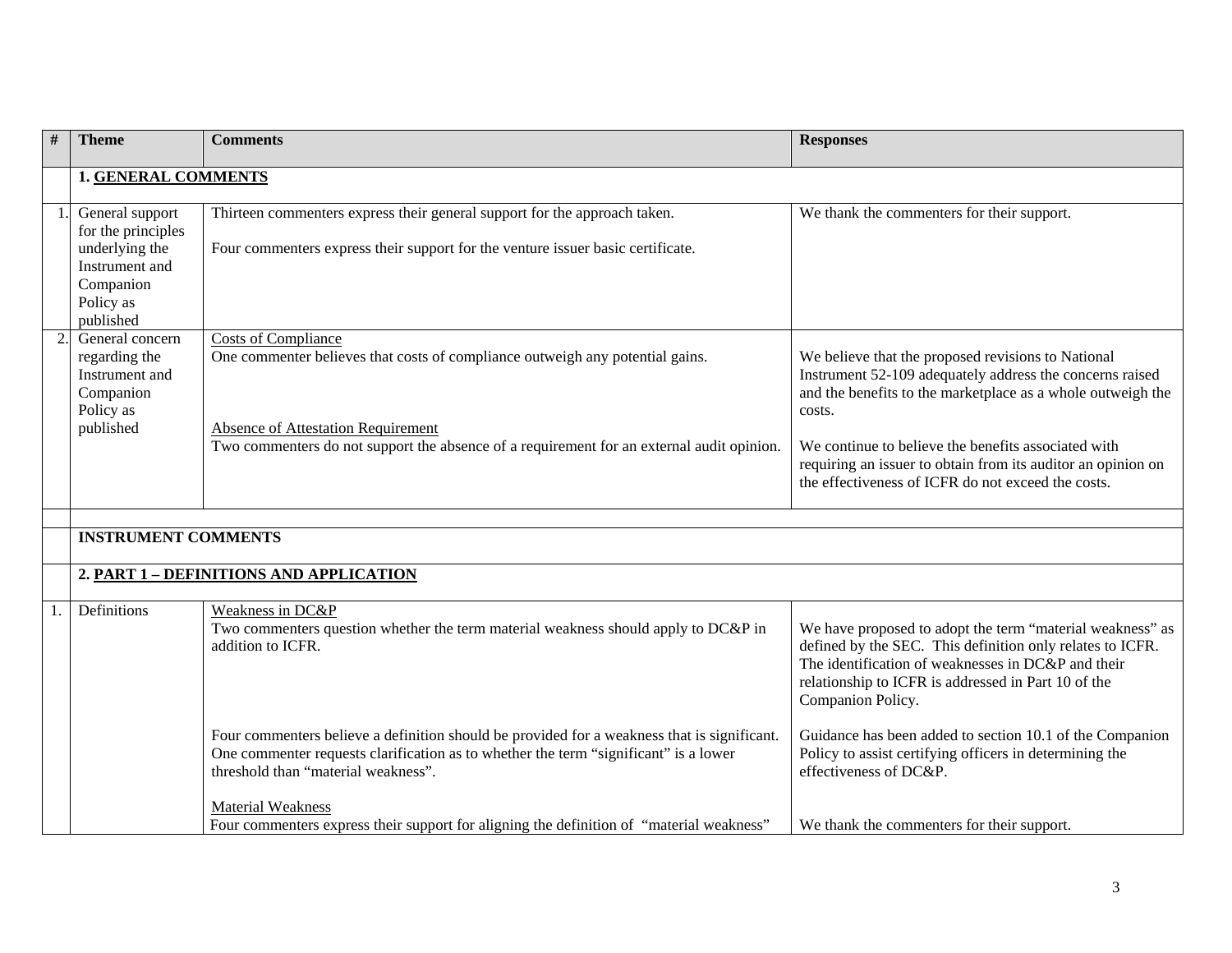|             | <b>Theme</b>                                     | <b>Comments</b>                                                                                                                                                                                                                                                                                                                                                                                                    | <b>Responses</b>                                                                                                                                                                                                                                                                  |
|-------------|--------------------------------------------------|--------------------------------------------------------------------------------------------------------------------------------------------------------------------------------------------------------------------------------------------------------------------------------------------------------------------------------------------------------------------------------------------------------------------|-----------------------------------------------------------------------------------------------------------------------------------------------------------------------------------------------------------------------------------------------------------------------------------|
|             |                                                  | with the SEC's definition and not requiring remediation of a material weakness.                                                                                                                                                                                                                                                                                                                                    |                                                                                                                                                                                                                                                                                   |
|             |                                                  | One commenter suggests amending the definition of material weakness to clarify what is<br>meant by "material".                                                                                                                                                                                                                                                                                                     | We believe the guidance in Part 9 of the Companion Policy<br>is sufficient for the certifying officers of an issuer to<br>determine whether a material weakness exists in the context<br>of the issuer's business.                                                                |
|             |                                                  |                                                                                                                                                                                                                                                                                                                                                                                                                    |                                                                                                                                                                                                                                                                                   |
|             | 3. PART 3 - DC&P AND ICFR                        |                                                                                                                                                                                                                                                                                                                                                                                                                    |                                                                                                                                                                                                                                                                                   |
| $1_{\cdot}$ | Section 3.3<br>Limitations on                    | Four commenters express their support for the scope limitation of 365 days.                                                                                                                                                                                                                                                                                                                                        | We thank the commenters for their support.                                                                                                                                                                                                                                        |
|             | scope of design                                  | Two commenters believe the scope limitation of 365 days for a newly acquired business is<br>not sufficient. Reasons cited include:<br>- acquired businesses may have significantly different processes, procedures and<br>technologies<br>- resources are limited and focused on integration of the business<br>- complexities of cross-border acquisitions require additional time                                | We do not believe a further extension of the scope<br>limitation is necessary or appropriate.                                                                                                                                                                                     |
|             |                                                  | One commenter noted an inconsistency between the requirements of section 3.3 of the<br>Instrument and the guidance in subsection 13.3(4) of the Companion Policy. The guidance<br>states that the scope limitation is only available in cases where the certifying officers do not<br>have sufficient access to design and evaluate the controls, policies and procedures carried<br>out by the underlying entity. | We agree and have amended section 3.3 of the Instrument.                                                                                                                                                                                                                          |
|             | Section 3.4 Use of<br>a Control<br>Framework for | Four commenters express their support for the requirement to use a control framework to<br>design ICFR.                                                                                                                                                                                                                                                                                                            | We thank the commenters for their support.                                                                                                                                                                                                                                        |
|             | the design of<br><b>ICFR</b>                     | One commenter believes the absence of a suitable control framework for smaller issuers<br>will pose a significant challenge for them. The commenter suggests the CSA create or<br>support a task force to develop a principles-based internal control framework for smaller<br>issuers.                                                                                                                            | We believe that all issuers will be able to comply with the<br>certification requirements, including the requirement to use<br>a control framework to design ICFR. We do not believe the<br>CSA is the appropriate body to create a task force to<br>develop a control framework. |
|             |                                                  |                                                                                                                                                                                                                                                                                                                                                                                                                    |                                                                                                                                                                                                                                                                                   |
|             |                                                  | <b>4. PART 4 - CERTIFICATION OF ANNUAL FILINGS</b>                                                                                                                                                                                                                                                                                                                                                                 |                                                                                                                                                                                                                                                                                   |
|             | Section 4.3                                      | One commenter expresses support for the 90-day scope limitation for IPOs and RTOs.                                                                                                                                                                                                                                                                                                                                 | We thank the commenter for the support.                                                                                                                                                                                                                                           |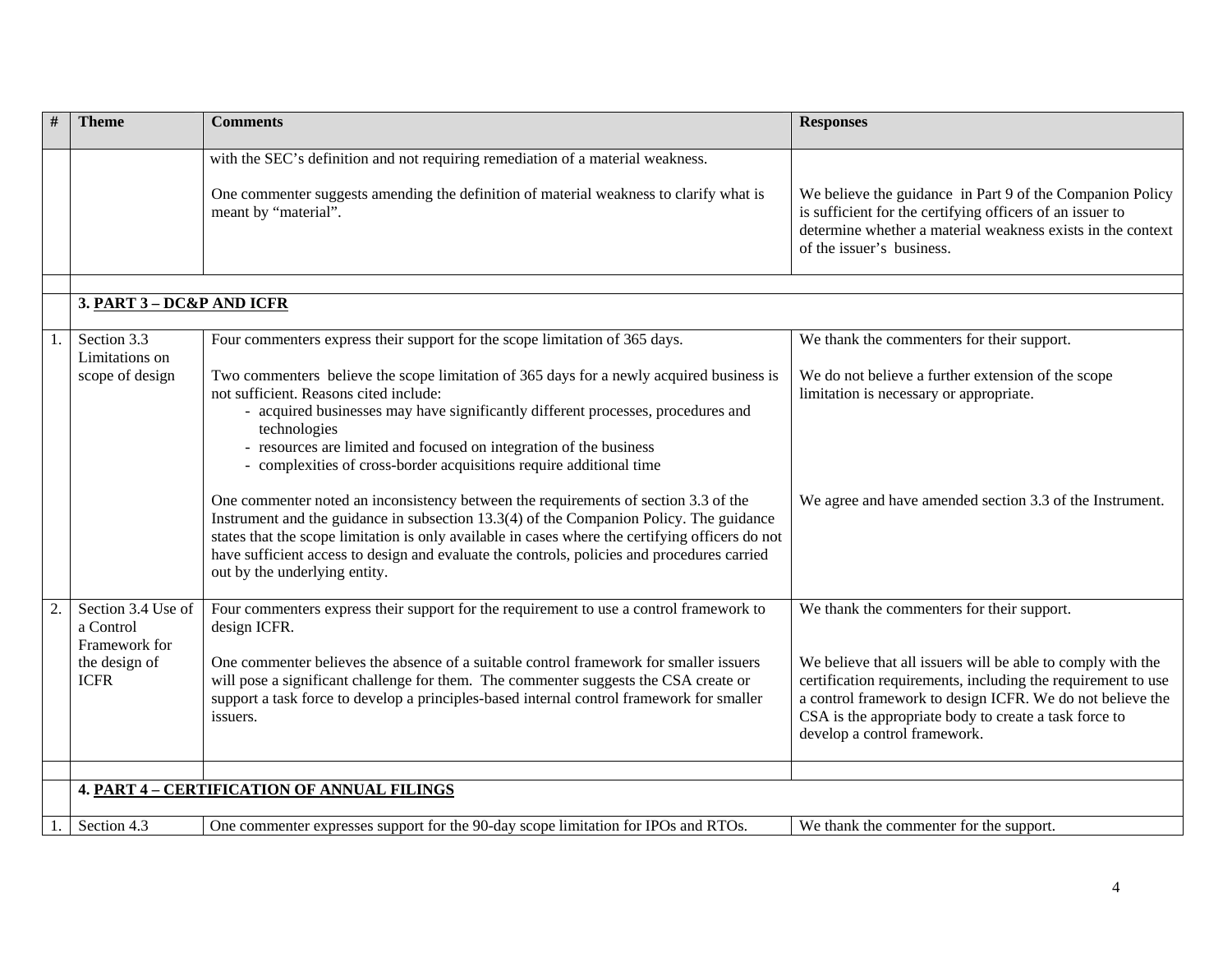| $\#$<br><b>Theme</b>                                                                                           | <b>Comments</b>                                                                                                                                                                                                                                                                                                                                                                                                                                                                                                                                                                                                                                                                                                                                                                                                     | <b>Responses</b>                                                                                                                                                                                                                                                                                                                                                                                                                                                                                                                                                                                                                                                                                                                                                                                                                                                                                                                                                                                                                                                                                                        |
|----------------------------------------------------------------------------------------------------------------|---------------------------------------------------------------------------------------------------------------------------------------------------------------------------------------------------------------------------------------------------------------------------------------------------------------------------------------------------------------------------------------------------------------------------------------------------------------------------------------------------------------------------------------------------------------------------------------------------------------------------------------------------------------------------------------------------------------------------------------------------------------------------------------------------------------------|-------------------------------------------------------------------------------------------------------------------------------------------------------------------------------------------------------------------------------------------------------------------------------------------------------------------------------------------------------------------------------------------------------------------------------------------------------------------------------------------------------------------------------------------------------------------------------------------------------------------------------------------------------------------------------------------------------------------------------------------------------------------------------------------------------------------------------------------------------------------------------------------------------------------------------------------------------------------------------------------------------------------------------------------------------------------------------------------------------------------------|
| Alternative form<br>of annual<br>certificate for first<br>financial period<br>after initial public<br>offering | One commenter notes that there is a tremendous level of effort required to complete an<br>initial public offering and permitting a delay of greater than 90 days for filing a full<br>certificate may have some merit.                                                                                                                                                                                                                                                                                                                                                                                                                                                                                                                                                                                              | We continue to propose that certifying officers be required<br>to certify the design of ICFR for the annual or interim<br>period that follows the first filing after an issuer becomes a<br>reporting issuer. Since certifying officers have access to<br>design ICFR prior to the issuer becoming a reporting issuer,<br>we believe investors are entitled to expect that the<br>certifying officers will be able to comply with the<br>certification requirements within a relatively short period of<br>time after the issuer becomes a reporting issuer.                                                                                                                                                                                                                                                                                                                                                                                                                                                                                                                                                            |
| 5. PART 9 - EFFECTIVE DATE                                                                                     |                                                                                                                                                                                                                                                                                                                                                                                                                                                                                                                                                                                                                                                                                                                                                                                                                     |                                                                                                                                                                                                                                                                                                                                                                                                                                                                                                                                                                                                                                                                                                                                                                                                                                                                                                                                                                                                                                                                                                                         |
|                                                                                                                |                                                                                                                                                                                                                                                                                                                                                                                                                                                                                                                                                                                                                                                                                                                                                                                                                     |                                                                                                                                                                                                                                                                                                                                                                                                                                                                                                                                                                                                                                                                                                                                                                                                                                                                                                                                                                                                                                                                                                                         |
| General<br>comments                                                                                            | <b>Effective Date</b><br>Eighteen commenters believe the effective date should be extended. Reasons cited include:<br>Eleven commenters indicate that it will be difficult for them to properly plan,<br>resource and execute an efficient and cost-effective compliance program for 2008.<br>Six commenters indicate that because of scarce resources, competing priorities<br>$\bullet$<br>and uncertainties around the finalization of NI 52-109 they have been reluctant to<br>do all of the work necessary to comply with NI 52-109 until it is finalized.<br>Four commenters note that the transition to IFRS is a competing priority for<br>$\bullet$<br>scarce resources.<br>Two commenters raise the concern that additional effort will be required due to<br>the requirement to use a control framework. | We acknowledge the concerns related to timing. In<br>response to these concerns we published CSA Staff Notice<br>52-322 to provide issuers with advanced notice of our<br>intentions. In addition, we accelerated our publication<br>timelines for the finalization of NI 52-109. We continue to<br>propose an effective date of December 15, 2008 for the<br>following reasons:<br>• We expect most issuers to do the bulk of their<br>work relating to IFRS conversion in 2009 and<br>2010, so it would be better for issuers to have<br>completed the work relating to implementing NI<br>52-109 in 2008.<br>Certifying officers of non-venture issuers are<br>currently required to certify that they have<br>evaluated the effectiveness of DC&P. There is<br>substantial overlap between DC&P and ICFR. NI<br>52-109 will close the gap in current certification<br>requirements relating to the evaluation of DC&P<br>and ICFR.<br>We believe there is adequate time to prepare the<br>last piece of the certification requirement between<br>now and the first filing deadline, which will be in<br>March 2009. |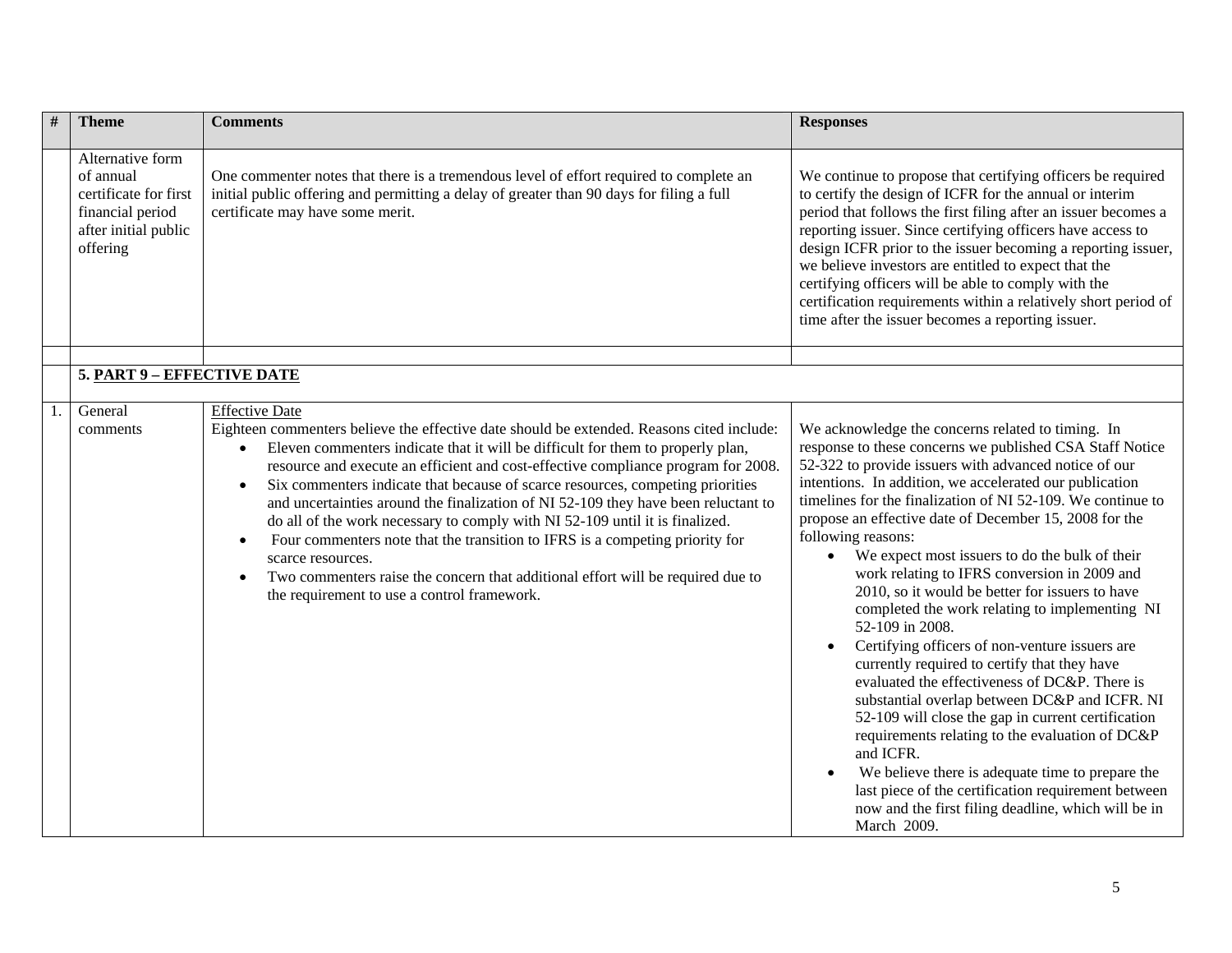| #  | <b>Theme</b>                       | <b>Comments</b>                                                                                                                                                                                                                                                                                                                                                                                                                                                                                                                                                                                                                                                                                                                                                                                                   | <b>Responses</b>                                                                                                                                                                                                                                                                                                                                                                                                                                                                                                                                                                                                                                                                  |
|----|------------------------------------|-------------------------------------------------------------------------------------------------------------------------------------------------------------------------------------------------------------------------------------------------------------------------------------------------------------------------------------------------------------------------------------------------------------------------------------------------------------------------------------------------------------------------------------------------------------------------------------------------------------------------------------------------------------------------------------------------------------------------------------------------------------------------------------------------------------------|-----------------------------------------------------------------------------------------------------------------------------------------------------------------------------------------------------------------------------------------------------------------------------------------------------------------------------------------------------------------------------------------------------------------------------------------------------------------------------------------------------------------------------------------------------------------------------------------------------------------------------------------------------------------------------------|
|    |                                    |                                                                                                                                                                                                                                                                                                                                                                                                                                                                                                                                                                                                                                                                                                                                                                                                                   | We published this date in April 2008 and have<br>consistently referred to this date since then.                                                                                                                                                                                                                                                                                                                                                                                                                                                                                                                                                                                   |
|    |                                    | One commenter suggests guidance be provided for issuers filing a certificate after the<br>effective date for a financial period ending prior to the effective date.                                                                                                                                                                                                                                                                                                                                                                                                                                                                                                                                                                                                                                               | We believe subsection $1.2(2)$ of the Instrument provides<br>sufficient clarity regarding the effective date.                                                                                                                                                                                                                                                                                                                                                                                                                                                                                                                                                                     |
|    |                                    | <b>Early Adoption</b><br>One commenter believes early adoption of the instrument should be allowed.                                                                                                                                                                                                                                                                                                                                                                                                                                                                                                                                                                                                                                                                                                               | We expect few, if any, issuers will want to adopt the new<br>instrument early. Therefore we do not think it is<br>appropriate to change the instrument to permit early<br>adoption.                                                                                                                                                                                                                                                                                                                                                                                                                                                                                               |
|    |                                    | 6. ANNUAL AND INTERIM CERTIFICATES                                                                                                                                                                                                                                                                                                                                                                                                                                                                                                                                                                                                                                                                                                                                                                                |                                                                                                                                                                                                                                                                                                                                                                                                                                                                                                                                                                                                                                                                                   |
|    | General<br>Certificate<br>Comments | <b>Modification to Certificates</b><br>One commenter believes paragraph 5(b) of Forms 52-109F1 and 52-109F2 should refer to<br>accounting standards as opposed to GAAP in preparation for Canada's convergence to<br>IFRS.<br>One commenter questions why Forms 52-109F1, 52-109F1-IPO/RTO and 52-109FV1<br>contain the phrase "AIF, if any" when only venture issuers have the option to file an AIF<br>and would then file Form 52-109F1-AIF.<br>Reporting Changes in ICFR<br>One commenter believes that changes in ICFR that have no material impact on ICFR<br>should not be disclosed in the MD&A.<br>One commenter believes a material change in ICFR should not be reported where the risk<br>is low or non-existent that a material misstatement will not be prevented or detected on a<br>timely basis. | Paragraph 5(b) of Forms 52-109F1 and 52-109F2 refers to<br>the "issuer's GAAP" which is a defined term that is broad<br>enough to include IFRS.<br>A venture issuer may voluntarily file Form 52-109F1 even<br>if it does not prepare an AIF. Form 52-109F1-AIF is only<br>used if a venture issuer voluntarily files an AIF after filing<br>its annual financial statements, MD&A and certificates.<br>Under paragraph 7 of Form 52-109F1 and paragraph 6 of<br>Form 52-109F2, "Reporting changes in ICFR", the<br>certifying officers are only required to report a change that<br>has "materially affected or is reasonably likely to materially<br>affect the issuer's ICFR". |
| 2. | Annual<br>Certificates             | One commenter suggests that an issuer with no material weaknesses should be able to mark<br>subsections (ii), (iii) and (iv) of paragraph $6(b)$ in Form $52-109F1$ as "n/a".                                                                                                                                                                                                                                                                                                                                                                                                                                                                                                                                                                                                                                     | We agree with the comment and have amended Form 52-<br>109F1.                                                                                                                                                                                                                                                                                                                                                                                                                                                                                                                                                                                                                     |
| 3. | Interim<br>Certificates            | One commenter notes that SOX does not require disclosure of material weaknesses on an<br>interim basis. The commenter believes interim disclosure of material weaknesses in the                                                                                                                                                                                                                                                                                                                                                                                                                                                                                                                                                                                                                                   | We believe the disclosure requirements in paragraph 5.2 of<br>Form 52-109F2 are a logical extension of the requirement                                                                                                                                                                                                                                                                                                                                                                                                                                                                                                                                                            |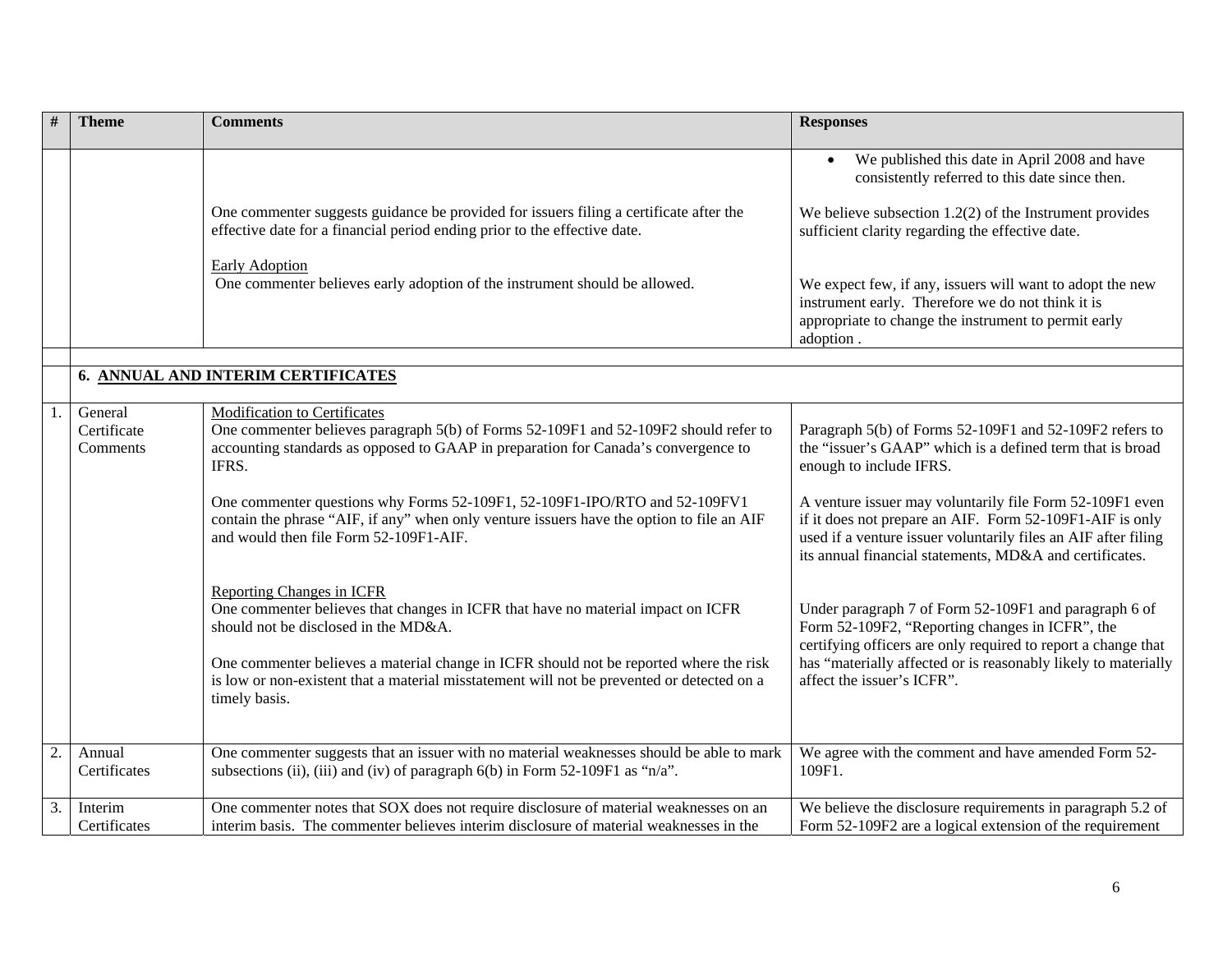|    | <b>Theme</b>                                  | <b>Comments</b>                                                                                                                                                                                                                                                                                                                                  | <b>Responses</b>                                                                                                                                                                                                                                                                                                                                                                                                                                                        |
|----|-----------------------------------------------|--------------------------------------------------------------------------------------------------------------------------------------------------------------------------------------------------------------------------------------------------------------------------------------------------------------------------------------------------|-------------------------------------------------------------------------------------------------------------------------------------------------------------------------------------------------------------------------------------------------------------------------------------------------------------------------------------------------------------------------------------------------------------------------------------------------------------------------|
|    |                                               | design of ICFR will be onerous for inter-listed issuers.                                                                                                                                                                                                                                                                                         | to certify design in paragraph 5.                                                                                                                                                                                                                                                                                                                                                                                                                                       |
|    |                                               |                                                                                                                                                                                                                                                                                                                                                  |                                                                                                                                                                                                                                                                                                                                                                                                                                                                         |
|    |                                               | <b>COMPANION POLICY COMMENTS</b>                                                                                                                                                                                                                                                                                                                 |                                                                                                                                                                                                                                                                                                                                                                                                                                                                         |
|    | 7. PART 1 - GENERAL                           |                                                                                                                                                                                                                                                                                                                                                  |                                                                                                                                                                                                                                                                                                                                                                                                                                                                         |
| 1. |                                               | One commenter believes the guidance in section 1.3 of the Companion Policy should be<br>clarified so that venture issuers electing to file a Form 52-109F1 or 52-109F2 know they<br>should follow the guidance in Parts 5 through 14 of the Companion Policy.                                                                                    | We believe the guidance is sufficiently clear.                                                                                                                                                                                                                                                                                                                                                                                                                          |
| 2. |                                               | One commenter recommends there be specific guidance requiring the implementation of an<br>ethics hot line as a cost effective way to promote and enforce accountability within an<br>organization.                                                                                                                                               | We believe this concern is addressed by subsection $2.3(7)$<br>of NI 52-110 Audit Committees which states "an audit<br>committee must establish procedures for "(a) the receipt,<br>retention and treatment of complaints received by the issuer<br>regarding accounting, internal controls, or auditing matters;<br>and (b) the confidential anonymous submission by<br>employees of the issuer of concerns regarding questionable<br>accounting or auditing matters". |
| 3. |                                               | One commenter believes that issuers should clearly state in the MD&A that<br>"Management's report on internal control over financial reporting was not subject to audit<br>by the Company's external auditor". The commenter believes this will help reduce<br>confusion in the marketplace as cross-listed issuers will be subject to an audit. | We believe the Canadian marketplace is well aware that a<br>Canadian company that is not cross-listed is not required to<br>obtain an audit of internal control over financial reporting.                                                                                                                                                                                                                                                                               |
|    |                                               |                                                                                                                                                                                                                                                                                                                                                  |                                                                                                                                                                                                                                                                                                                                                                                                                                                                         |
|    |                                               | 8. PART 5 - CONTROL FRAMEWORKS FOR ICFR                                                                                                                                                                                                                                                                                                          |                                                                                                                                                                                                                                                                                                                                                                                                                                                                         |
|    | Section 5.2 Scope<br>of control<br>frameworks | One commenter believes the guidance in section 5.2 of the Companion Policy should make<br>reference to principle 14 and the tools found in COSO's guidance for smaller public<br>companies and believes too much prominence has been given to the publication from IT<br>Governance Institute.                                                   | Section 5.1 of the Companion Policy includes a reference to<br>the COSO's guidance for smaller public companies.                                                                                                                                                                                                                                                                                                                                                        |
|    |                                               |                                                                                                                                                                                                                                                                                                                                                  |                                                                                                                                                                                                                                                                                                                                                                                                                                                                         |
|    |                                               | 9. PART 6 - DESIGN OF DC&P AND ICFR                                                                                                                                                                                                                                                                                                              |                                                                                                                                                                                                                                                                                                                                                                                                                                                                         |
|    | Section 6.1<br>General                        | One commenter recommends that the Companion Policy indicate where internal audit<br>could assist with the design and evaluation of DC&P and ICFR.                                                                                                                                                                                                | We do not believe additional guidance is needed.<br>Consideration of the internal audit function is noted in<br>paragraph 6.13(c) of the Companion Policy.                                                                                                                                                                                                                                                                                                              |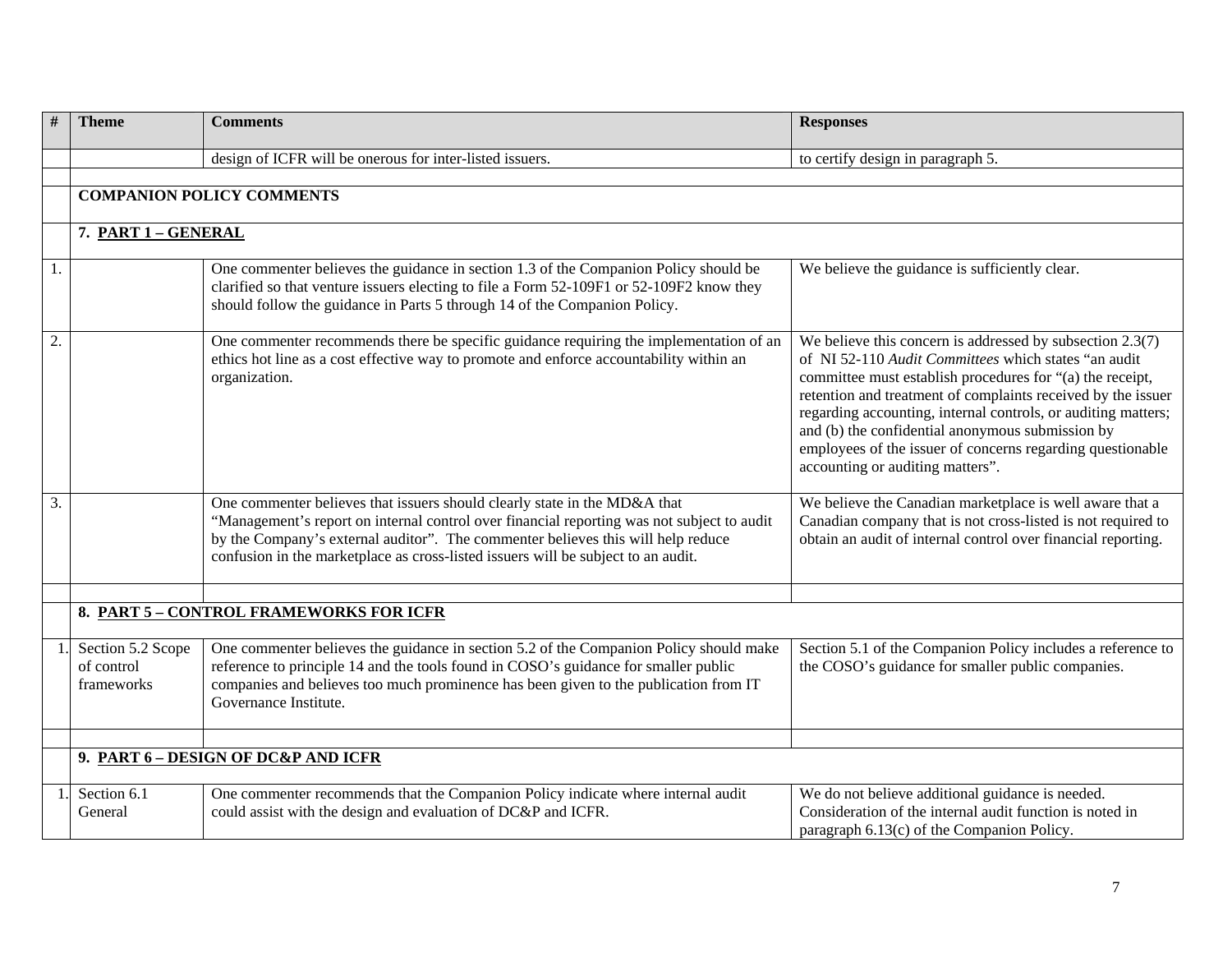|                | <b>Theme</b>                                                         | <b>Comments</b>                                                                                                                                                                                                                                                                                                                                                                                                                                                                                                                                                                                                                           | <b>Responses</b>                                                                                                                                                                                                                                                                                                                                                                                                                                                                                                                      |
|----------------|----------------------------------------------------------------------|-------------------------------------------------------------------------------------------------------------------------------------------------------------------------------------------------------------------------------------------------------------------------------------------------------------------------------------------------------------------------------------------------------------------------------------------------------------------------------------------------------------------------------------------------------------------------------------------------------------------------------------------|---------------------------------------------------------------------------------------------------------------------------------------------------------------------------------------------------------------------------------------------------------------------------------------------------------------------------------------------------------------------------------------------------------------------------------------------------------------------------------------------------------------------------------------|
| 2.             | Section 6.3<br>Reasonable<br>assurance                               | One commenter recommends expanding the guidance in section 6.3 of the Companion<br>Policy relating to reasonable assurance.                                                                                                                                                                                                                                                                                                                                                                                                                                                                                                               | With the adoption of "material weakness" we have revised<br>our guidance to be similar to that included in the SEC's<br>Commission Guidance Regarding Management's Report on<br>ICFR. We believe the guidance relating to reasonable<br>assurance in section 6.3 of the Companion Policy is<br>sufficiently clear.                                                                                                                                                                                                                    |
| 3.             | Section 6.6 Risk<br>considerations for<br>designing DC&P<br>and ICFR | One commenter believes the guidance provided in section 6.6 of the Companion Policy<br>only focuses on the regulatory requirements rather than designing controls.                                                                                                                                                                                                                                                                                                                                                                                                                                                                        | We disagree. The guidance was developed using various<br>auditing standards, including CICA handbook section 5925<br>and PCAOB Auditing Standards No. 2 and No. 5. In<br>addition, section 6.14 of the Companion Policy discusses<br>how to enhance the efficiency and effectiveness of the<br>designs.                                                                                                                                                                                                                               |
|                |                                                                      | One commenter suggests that further guidance should be provided relating to fraud risk to<br>include "all information required to be disclosed by the issuer in its annual filings, interim<br>filings or other reports filed or submitted by it under securities regulation.                                                                                                                                                                                                                                                                                                                                                             | We agree and have amended the guidance in subsection<br>6.6(3) of the Companion Policy.                                                                                                                                                                                                                                                                                                                                                                                                                                               |
|                |                                                                      | One commenter continues to believe guidance around an adequate assessment of fraud<br>would be helpful to issuers.                                                                                                                                                                                                                                                                                                                                                                                                                                                                                                                        | We do not propose to include additional guidance since<br>these are decisions that would be made by the certifying<br>officers based on the issuer's facts and circumstances using<br>a top-down, risk-based approach.                                                                                                                                                                                                                                                                                                                |
| $\overline{4}$ | Section 6.11<br><b>ICFR</b> Design<br>Challenges                     | One commenter suggests that two of the examples provided in section 6.11 of the<br>Companion Policy are prohibited by the auditor independence rules.                                                                                                                                                                                                                                                                                                                                                                                                                                                                                     | We disagree. In some instances the auditor independence<br>rules allow for auditor involvement depending on the size<br>of the issuer.                                                                                                                                                                                                                                                                                                                                                                                                |
|                |                                                                      | One commenter does not see the value in providing the guidance in section 6.11 of the<br>Companion Policy on ICFR design challenges. If retained the commenter does not agree<br>with the statement in paragraph $6.11(d)$ relating to the auditor's expert advice that states<br>"this type of arrangement should not be considered a component of ICFR". Another<br>commenter suggests that the removal of guidance relating to an auditor providing services<br>to mitigate risks raises the question of whether auditor services with respect to design are<br>part of an issuer's controls, or alternatively, mitigating procedures. | We disagree with the commenter. We have clarified one<br>sentence in section 6.11 of the Companion Policy by<br>deleting the word "compensate" and inserting "provide" to<br>avoid any confusion between the guidance in section 6.11<br>and the concept of compensating controls discussed in<br>subsection $9.1(3)$ of the Companion Policy. Even though<br>independence rules may permit an external auditor to<br>perform certain services, we do not believe that this should<br>be considered a component of the issuer's ICFR. |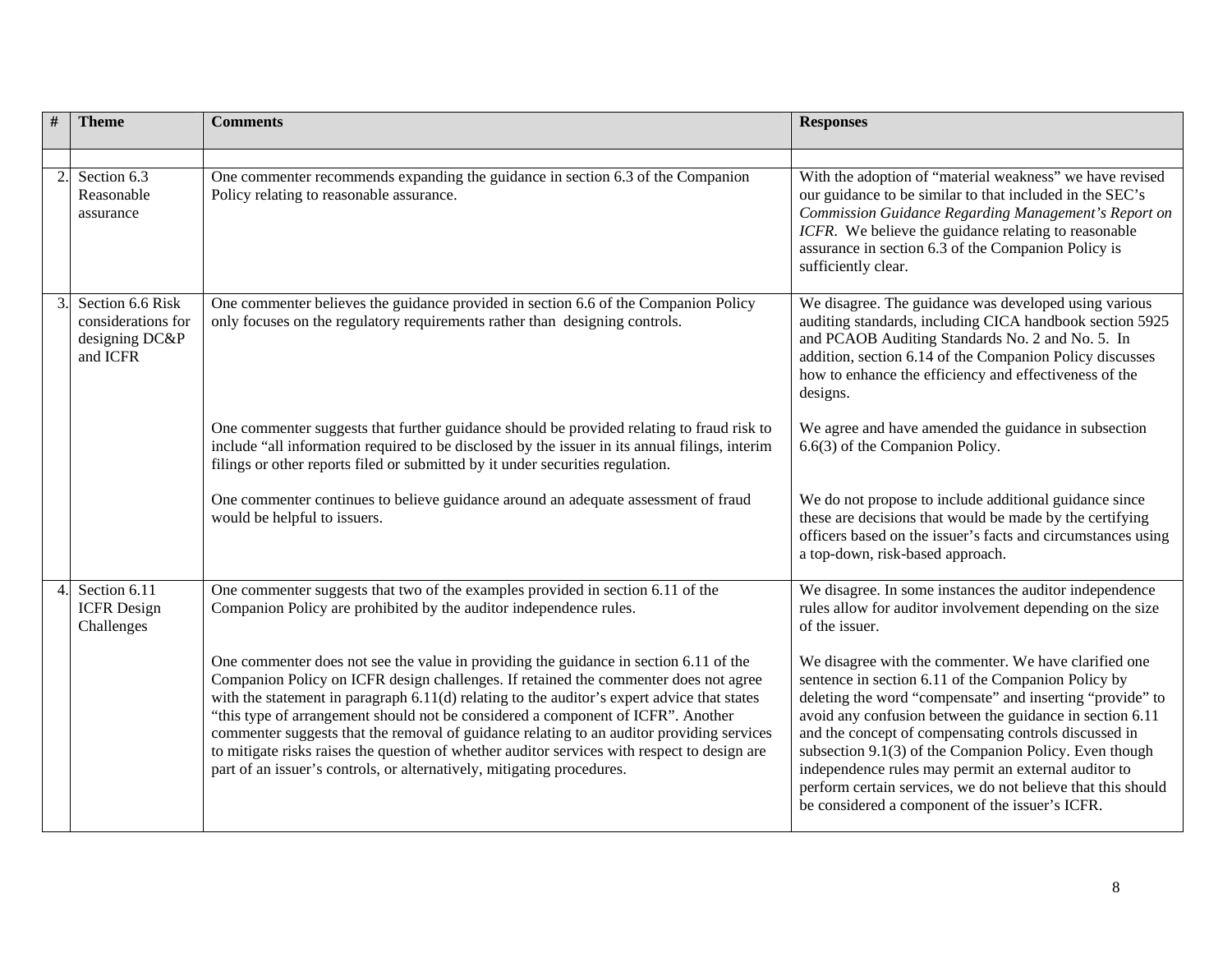| $\#$             | <b>Theme</b>                                                         | <b>Comments</b>                                                                                                                                                                                                                                                                                               | <b>Responses</b>                                                                                                                                                                                                                                                   |
|------------------|----------------------------------------------------------------------|---------------------------------------------------------------------------------------------------------------------------------------------------------------------------------------------------------------------------------------------------------------------------------------------------------------|--------------------------------------------------------------------------------------------------------------------------------------------------------------------------------------------------------------------------------------------------------------------|
| 5.               | Section 6.15<br>Documenting<br>design                                | One commenter believes the guidance provided in subsection 6.15(4) of the Companion<br>Policy should focus on the risk of misstatement as opposed to the process or flow. In<br>addition the commenter believes some guidance should be provided on adapting the extent<br>of documentation to the situation. | We agree, and have amended the guidance in subsection<br>$6.15(1)$ of the Companion Policy to provide further<br>information on adapting the extent of documentation.                                                                                              |
|                  |                                                                      | One commenter believes it is not necessary to distinguish controls over safeguarding of<br>assets in paragraph $6.15(4)(g)$ of the Companion Policy.                                                                                                                                                          | We disagree with the commenter. We believe the controls<br>over safeguarding of assets form a part of the issuer's<br>ICFR, as indicated by the definition of ICFR.                                                                                                |
|                  |                                                                      | 10. PART 7 - EVALUATING OPERATING EFFECTIVENESS OF DC&P AND ICFR                                                                                                                                                                                                                                              |                                                                                                                                                                                                                                                                    |
|                  |                                                                      |                                                                                                                                                                                                                                                                                                               |                                                                                                                                                                                                                                                                    |
|                  | Section 7.5 Use of<br>an external<br>auditor or other<br>third party | One commenter believes that the Companion Policy should include a statement that an<br>audit of internal control is not a substitute for the certifying officer's own evaluation.                                                                                                                             | We believe the guidance in section 7.5 of the Companion<br>Policy clearly indicates that the certifying officers have<br>responsibility for their own evaluation regardless of the<br>auditor's involvement.                                                       |
|                  |                                                                      | One commenter suggests expanding the guidance in section 7.5 of the Companion Policy to<br>clarify the roles of management and the auditors. The commenter suggested wording<br>similar to that used by the SEC.                                                                                              | We do not believe that additional disclosure regarding the<br>use of an external auditor is necessary or appropriate in the<br>Companion Policy.                                                                                                                   |
| 2.               | Section 7.8<br>Walkthroughs                                          | One commenter suggests that including a section on walkthroughs makes it appear as a<br>requirement when the commenter believes it would be more efficient for an issuer to<br>proceed directly to testing.                                                                                                   | The guidance in section 7.8 of the Companion Policy<br>clearly states that walkthroughs are a tool that "can assist" a<br>certifying officer.                                                                                                                      |
| 3.               | Section 7.10 Self-<br>assessments                                    | Two commenters believe further guidance should be provided relating to self-assessments.                                                                                                                                                                                                                      | We agree and have amended the guidance in section 7.10 of<br>the Companion Policy to indicate that, where one certifying<br>officer performs a self-assessment, it is appropriate for the<br>other certifying officer to perform direct testing of the<br>control. |
| $\overline{4}$ . | Section 7.11                                                         | One commenter suggests providing examples of controls that could be tested before or                                                                                                                                                                                                                          | We believe the guidance in section 7.11 of the Companion                                                                                                                                                                                                           |
|                  | Timing of                                                            | after year end, such as controls that have documented attributes.                                                                                                                                                                                                                                             | Policy is clear.                                                                                                                                                                                                                                                   |
|                  | evaluation                                                           |                                                                                                                                                                                                                                                                                                               |                                                                                                                                                                                                                                                                    |
|                  |                                                                      |                                                                                                                                                                                                                                                                                                               |                                                                                                                                                                                                                                                                    |
|                  |                                                                      | 11. PART 8 - USE OF A SERVICE ORGANIZATION OR SPECIALIST FOR AN ISSUER'S ICFR                                                                                                                                                                                                                                 |                                                                                                                                                                                                                                                                    |
|                  | Section 8.1 Use of                                                   | One commenter believes the example in section 8.1 of the Companion Policy should not be                                                                                                                                                                                                                       | We believe certifying officers need to determine the risks                                                                                                                                                                                                         |
|                  | a service                                                            | payroll as the commenter believes this is a low risk area and the example isn't consistent                                                                                                                                                                                                                    | within their own organization. Payroll may be an area of                                                                                                                                                                                                           |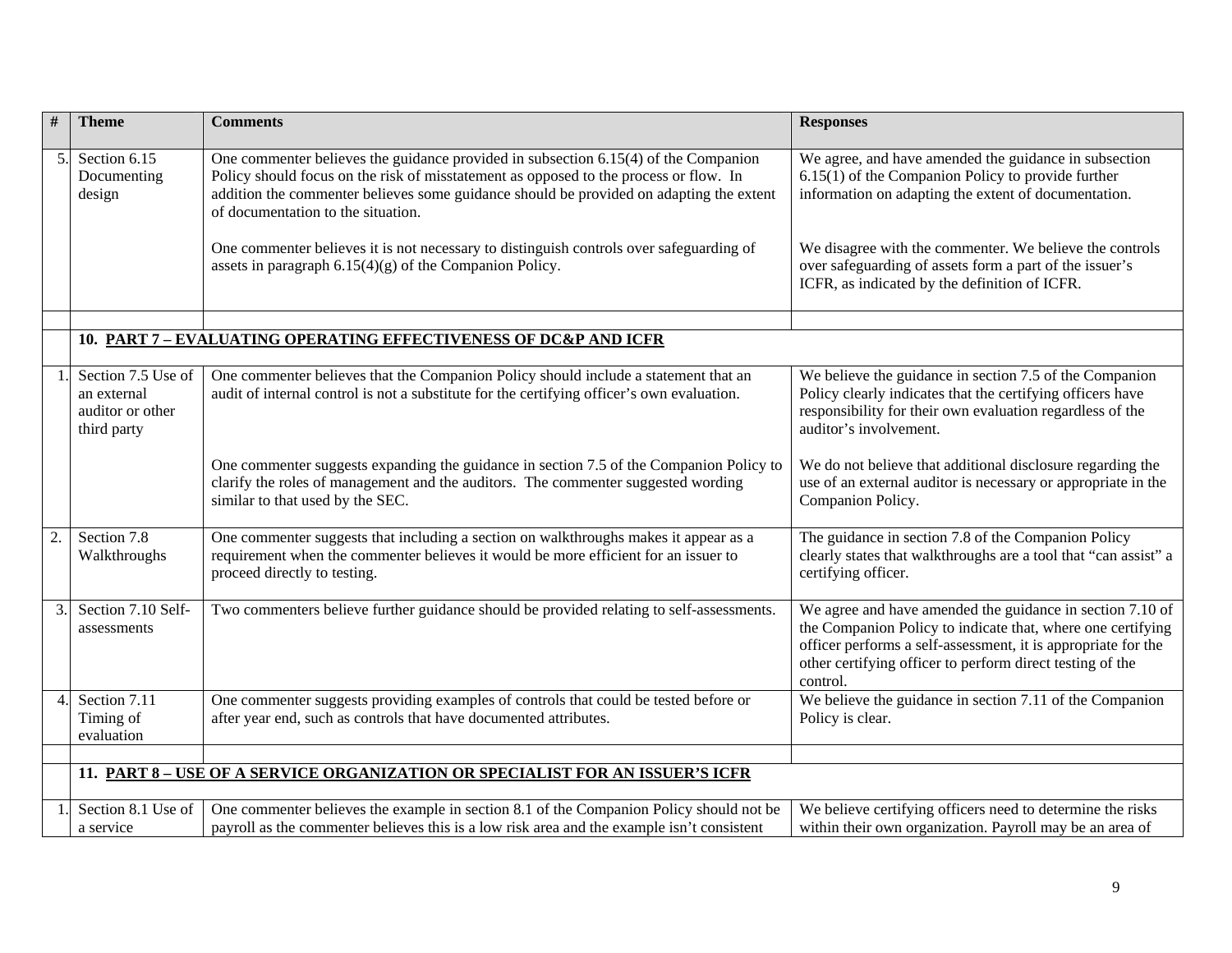| #                | <b>Theme</b>                                                     | <b>Comments</b>                                                                                                                                                                                                                                                                                                                                                  | <b>Responses</b>                                                                                                                                                                                                                                                                |
|------------------|------------------------------------------------------------------|------------------------------------------------------------------------------------------------------------------------------------------------------------------------------------------------------------------------------------------------------------------------------------------------------------------------------------------------------------------|---------------------------------------------------------------------------------------------------------------------------------------------------------------------------------------------------------------------------------------------------------------------------------|
|                  | organization                                                     | with a risk-based approach.                                                                                                                                                                                                                                                                                                                                      | significant risk to an organization based on its facts and<br>circumstances.                                                                                                                                                                                                    |
|                  |                                                                  | One commenter suggests clarifying the definition of "significant process" within section<br>8.1 of the Companion Policy as the term may be viewed in a broader context than was<br>intended.                                                                                                                                                                     | We believe the reference in subsection $6.6(2)$ of the<br>Companion Policy appropriately focuses on the relevance<br>of risk assessment in determining the scope of an issuer's<br>DC&P and ICFR.                                                                               |
|                  |                                                                  | One commenter suggests eliminating the word "compensating" in paragraph 8.1(c) of the<br>Companion Policy as the controls do not need to be compensating.                                                                                                                                                                                                        | We agree and have modified the guidance in paragraph<br>8.1(c) of the Companion Policy.                                                                                                                                                                                         |
|                  | Section 8.5 Use of<br>a specialist                               | One commenter recommends adding guidance indicating that management accepts<br>responsibility for the results of the service expert's work. If an error is found in the<br>specialist's work, management must evaluate the severity of the deficiency and consider<br>whether it represents a material weakness.                                                 | We believe that the guidance in section 8.5 of the<br>Companion Policy regarding use of a specialist is clear.                                                                                                                                                                  |
|                  |                                                                  | 12. PART 9 - MATERIAL WEAKNESS                                                                                                                                                                                                                                                                                                                                   |                                                                                                                                                                                                                                                                                 |
|                  |                                                                  |                                                                                                                                                                                                                                                                                                                                                                  |                                                                                                                                                                                                                                                                                 |
|                  | Section 9.1<br>Identifying a<br>deficiency in<br><b>ICFR</b>     | Two commenters believe the distinction between compensating controls and mitigating<br>procedures is confusing. The commenters recommend that additional examples be<br>provided in paragraph 9.1(3)(b) of the Companion Policy. One commenter recommends<br>clarifying that a control deficiency that has been compensated for remains a control<br>deficiency. | We have included additional guidance in subsection 9.1(3)<br>of the Companion Policy to clarify the distinction between<br>compensating controls and mitigating procedures and the<br>fact that mitigating procedures do not eliminate the<br>existence of a material weakness. |
| $\overline{2}$ . | Section 9.6<br>Disclosure of a<br>material weakness              | One commenter recommends that, due to the overlap between design and operation of<br>ICFR, the guidance should state that all material weaknesses should be disclosed.                                                                                                                                                                                           | We believe the guidance in subsections $9.6(1)$ and (2) of the<br>Companion Policy makes it sufficiently clear that either a<br>material weakness in design or a material weakness in<br>operation would have to be disclosed.                                                  |
|                  |                                                                  | One commenter suggests that disclosure of a material weakness relating to design should<br>focus on material information as required by Part 1(e) of NI51-102F1 Management's<br>Discussion and Analysis.                                                                                                                                                         | We do not believe that additional guidance is necessary.                                                                                                                                                                                                                        |
| 3.               | Section 9.7<br>Disclosure of<br>remediation plans<br>and actions | One commenter believes the guidance in section 9.7 of the Companion Policy discussing<br>mitigating procedures in the case where an issuer is not remediating a material weakness<br>might be misleading. The commenter recommends deleting this guidance.                                                                                                       | We have added guidance to subsection $9.1(3)$ of the<br>Companion Policy that states if an issuer discusses<br>mitigating procedures in its MD&A, the issuer should not<br>imply that the procedures eliminate the existence of a                                               |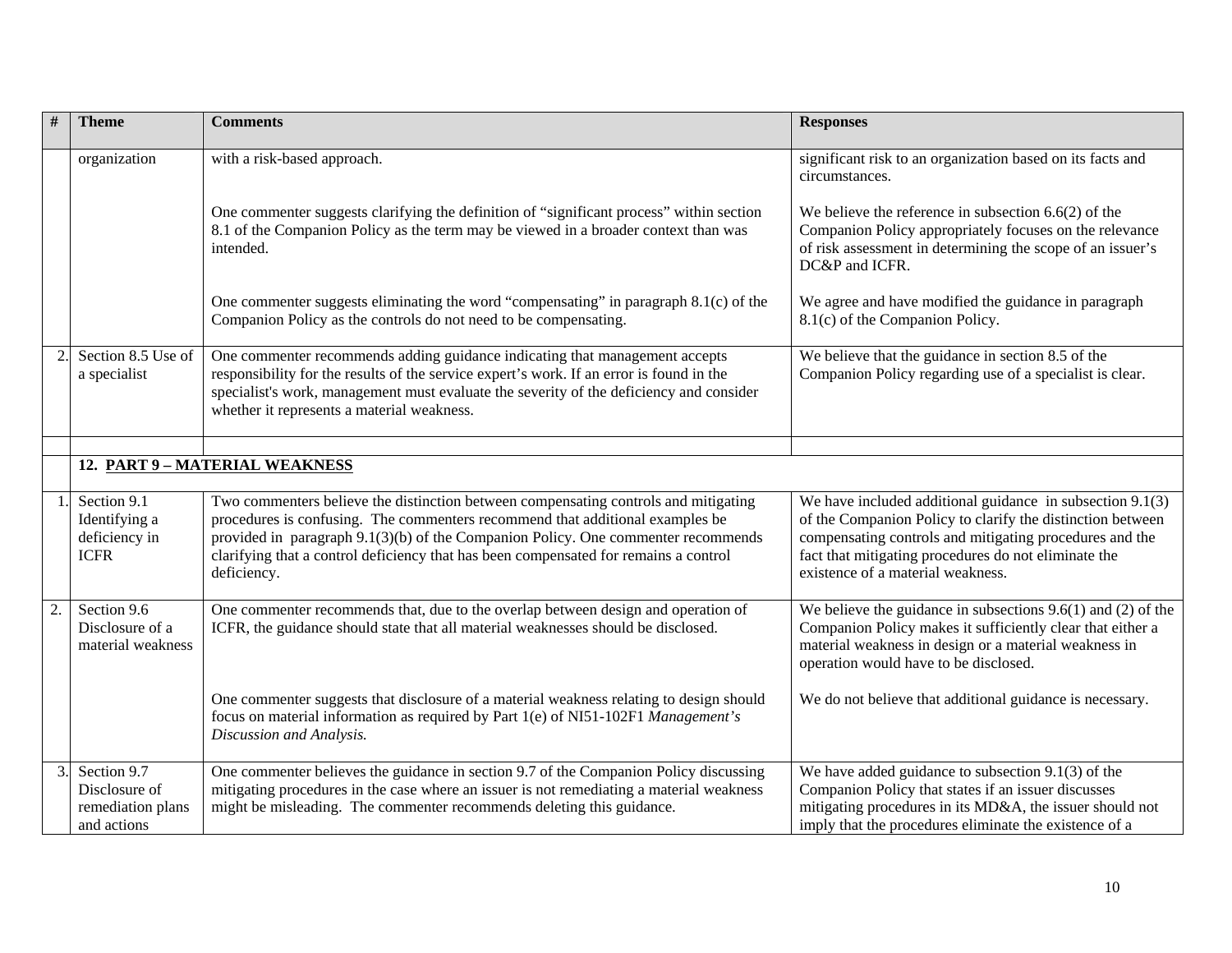| #  | <b>Theme</b>                                                                                              | <b>Comments</b>                                                                                                                                                                                                                                                                                                                                                               | <b>Responses</b>                                                                                                                                                                                                                     |
|----|-----------------------------------------------------------------------------------------------------------|-------------------------------------------------------------------------------------------------------------------------------------------------------------------------------------------------------------------------------------------------------------------------------------------------------------------------------------------------------------------------------|--------------------------------------------------------------------------------------------------------------------------------------------------------------------------------------------------------------------------------------|
|    | undertaken                                                                                                | One commenter expects management to have a plan for remediation otherwise the auditor<br>would be unable to issue an unreserved audit opinion.                                                                                                                                                                                                                                | material weakness.<br>We believe an auditor plans its audit considering but not<br>necessarily relying on the control environment and would<br>refer to CICA Handbook Section 5220 in the case of a<br>weakness in internal control. |
|    |                                                                                                           |                                                                                                                                                                                                                                                                                                                                                                               |                                                                                                                                                                                                                                      |
|    |                                                                                                           | 13. PART 10 - WEAKNESS IN DC&P THAT IS SIGNIFICANT                                                                                                                                                                                                                                                                                                                            |                                                                                                                                                                                                                                      |
|    | Section 10.1<br>Conclusions on<br>effectiveness of<br>DC&P if a<br>weakness exists<br>that is significant | Two commenters believe additional guidance should be provided in section 10.1 of the<br>Companion Policy to help issuers apply the standard consistently.                                                                                                                                                                                                                     | Guidance has been added to section 10.1 of the Companion<br>Policy to assist certifying officers in determining the<br>effectiveness of DC&P.                                                                                        |
| 2. | Section 10.3<br>Certification of<br>DC&P if a<br>material weakness<br>in ICFR exists                      | One commenter suggests that given the overlap between DC&P and ICFR the term "often"<br>in section 10.3 of the Companion Policy should be replaced with "always" or "almost<br>always" and an issuer should be required to explain if they concluded DC&P is effective if<br>ICFR is not effective.                                                                           | We agree and have amended the guidance in section 10.3 of<br>the Companion Policy to say "almost always".                                                                                                                            |
|    |                                                                                                           | 14. PART 11 - REPORTING CHANGES IN ICFR                                                                                                                                                                                                                                                                                                                                       |                                                                                                                                                                                                                                      |
|    | Section 11.1<br>Assessing<br>materiality of a<br>change in ICFR                                           | One commenter recommends providing further guidance to assist reporting issuers with<br>assessing the materiality of a change in ICFR. The commenter recommends that the<br>guidance include consideration of selected factors, such as context and materiality when<br>assessing changes in ICFR to be disclosed and that the example of a payroll conversion be<br>removed. | We believe the guidance in section 11 of the Companion<br>Policy is appropriate. The certifying officers would assess<br>the materiality of a change in ICFR based on the issuer's<br>facts and circumstances.                       |
|    |                                                                                                           | 15. PART 12 - ROLE OF THE BOARD OF DIRECTORS AND AUDIT COMMITTEE                                                                                                                                                                                                                                                                                                              |                                                                                                                                                                                                                                      |
|    |                                                                                                           |                                                                                                                                                                                                                                                                                                                                                                               |                                                                                                                                                                                                                                      |
|    | Section $12.2$<br>Audit committee                                                                         | One commenter feels the CSA should not have removed the requirement that certifying<br>officers must disclose to the audit committee all significant deficiencies in the design or<br>operation of ICFR.                                                                                                                                                                      | The lack of a requirement to report to the audit committee<br>does not preclude an audit committee from requesting that<br>certifying officers bring any significant deficiencies to its<br>attention.                               |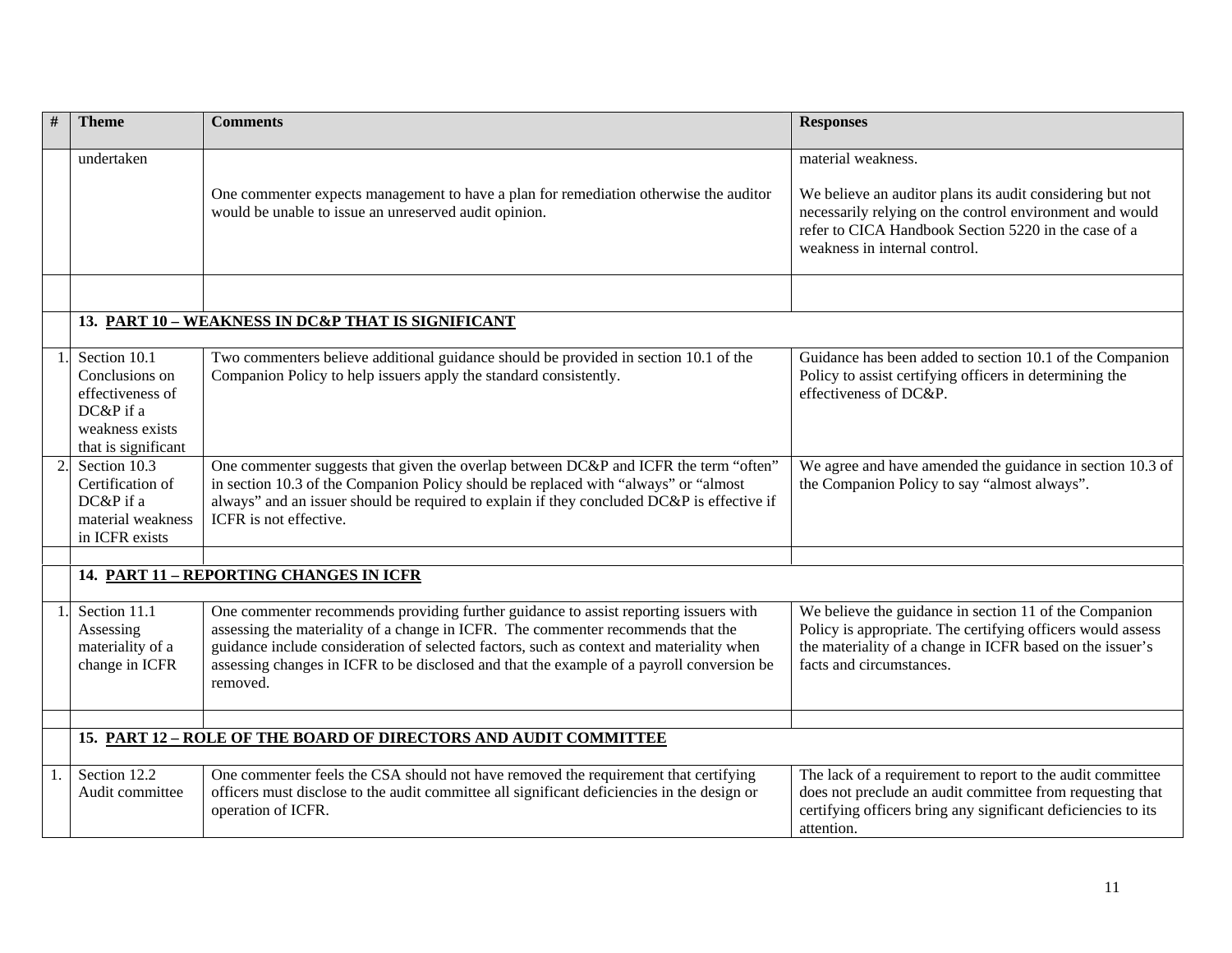| # | <b>Theme</b>                                                 | <b>Comments</b>                                                                                                                                                                                                                                                                                                            | <b>Responses</b>                                                                                                                                                                                                                                                                                                                                                                                                                                                                                                                                                                                       |
|---|--------------------------------------------------------------|----------------------------------------------------------------------------------------------------------------------------------------------------------------------------------------------------------------------------------------------------------------------------------------------------------------------------|--------------------------------------------------------------------------------------------------------------------------------------------------------------------------------------------------------------------------------------------------------------------------------------------------------------------------------------------------------------------------------------------------------------------------------------------------------------------------------------------------------------------------------------------------------------------------------------------------------|
|   |                                                              |                                                                                                                                                                                                                                                                                                                            |                                                                                                                                                                                                                                                                                                                                                                                                                                                                                                                                                                                                        |
|   |                                                              |                                                                                                                                                                                                                                                                                                                            |                                                                                                                                                                                                                                                                                                                                                                                                                                                                                                                                                                                                        |
|   |                                                              | 16. PART 13 - CERTAIN LONG TERM INVESTMENTS                                                                                                                                                                                                                                                                                |                                                                                                                                                                                                                                                                                                                                                                                                                                                                                                                                                                                                        |
|   |                                                              |                                                                                                                                                                                                                                                                                                                            |                                                                                                                                                                                                                                                                                                                                                                                                                                                                                                                                                                                                        |
|   | Section 13.3<br>Design and<br>evaluation of<br>DC&P and ICFR | One commenter believes the disclosure in subsection 13.3(4) of the Companion Policy<br>would be enhanced by the addition of "that will not be prevented or detected on a timely<br>basis" after each instance of "material misstatement".                                                                                  | We do not believe the Companion Policy would be<br>enhanced by this addition.                                                                                                                                                                                                                                                                                                                                                                                                                                                                                                                          |
|   |                                                              | One commenter believes certifying officers should consider whether portfolio investments<br>and equity investments referred to in subsection 13.3(5) of the Companion Policy include<br>risks that could reasonably result in a material misstatement in the issuer's annual filings,<br>interim filings or other reports. | We have amended subsection $13.3(5)$ of the Companion<br>Policy to clearly indicate that an issuer should address<br>controls over its disclosure of material information.<br>Although subsection 13.3 (5) of the Companion Policy does<br>not specifically refer to risks, certifying officers must<br>consider risks when addressing the issuer's controls over its<br>disclosure relating to its portfolio investments and equity<br>investments. Section 6.6 of the Companion Policy gives<br>guidance for the identification of risks that could reasonably<br>result in a material misstatement. |
|   |                                                              |                                                                                                                                                                                                                                                                                                                            |                                                                                                                                                                                                                                                                                                                                                                                                                                                                                                                                                                                                        |
|   |                                                              | 17. PART 14 - BUSINESS ACQUISITIONS                                                                                                                                                                                                                                                                                        |                                                                                                                                                                                                                                                                                                                                                                                                                                                                                                                                                                                                        |
|   | Section 14.1<br>Access to<br>acquired business               | Two commenters believe that section 14.1 of the Companion Policy should be clarified to<br>indicate that the scope limitation for a business acquisition should only be taken subject to<br>materiality.                                                                                                                   | We agree and have amended the guidance in section 14.2 of<br>the Companion Policy to clarify that the scope limitation is<br>only relevant for material business acquisitions.                                                                                                                                                                                                                                                                                                                                                                                                                         |
|   |                                                              | One commenter also suggests that, subject to materiality, aggregated summary financial<br>information for business combinations should be allowed as it is for proportionately<br>consolidated entitles and VIEs.                                                                                                          | We have revised the Companion Policy to indicate that<br>summary information may be disclosed for related<br>businesses in the case of an acquisition of related<br>businesses, as that term is used in NI 51-102 Continuous<br>Disclosure Obligations.                                                                                                                                                                                                                                                                                                                                                |
|   |                                                              |                                                                                                                                                                                                                                                                                                                            |                                                                                                                                                                                                                                                                                                                                                                                                                                                                                                                                                                                                        |
|   |                                                              | 18. PART 15 - VENTURE ISSUER BASIC CERTIFICATES                                                                                                                                                                                                                                                                            |                                                                                                                                                                                                                                                                                                                                                                                                                                                                                                                                                                                                        |
|   | General<br>comments                                          | One commenter believes more emphasis should be given to the general expectations for<br>management of all issuers regarding their certification obligations, particularly the "no<br>misrepresentations" requirements.                                                                                                     | We believe that Parts 1 and 4 of the Companion Policy<br>appropriately address the purpose of the certification<br>requirements, including representations relating to fair<br>presentation, financial condition and reliability of financial<br>reporting.                                                                                                                                                                                                                                                                                                                                            |